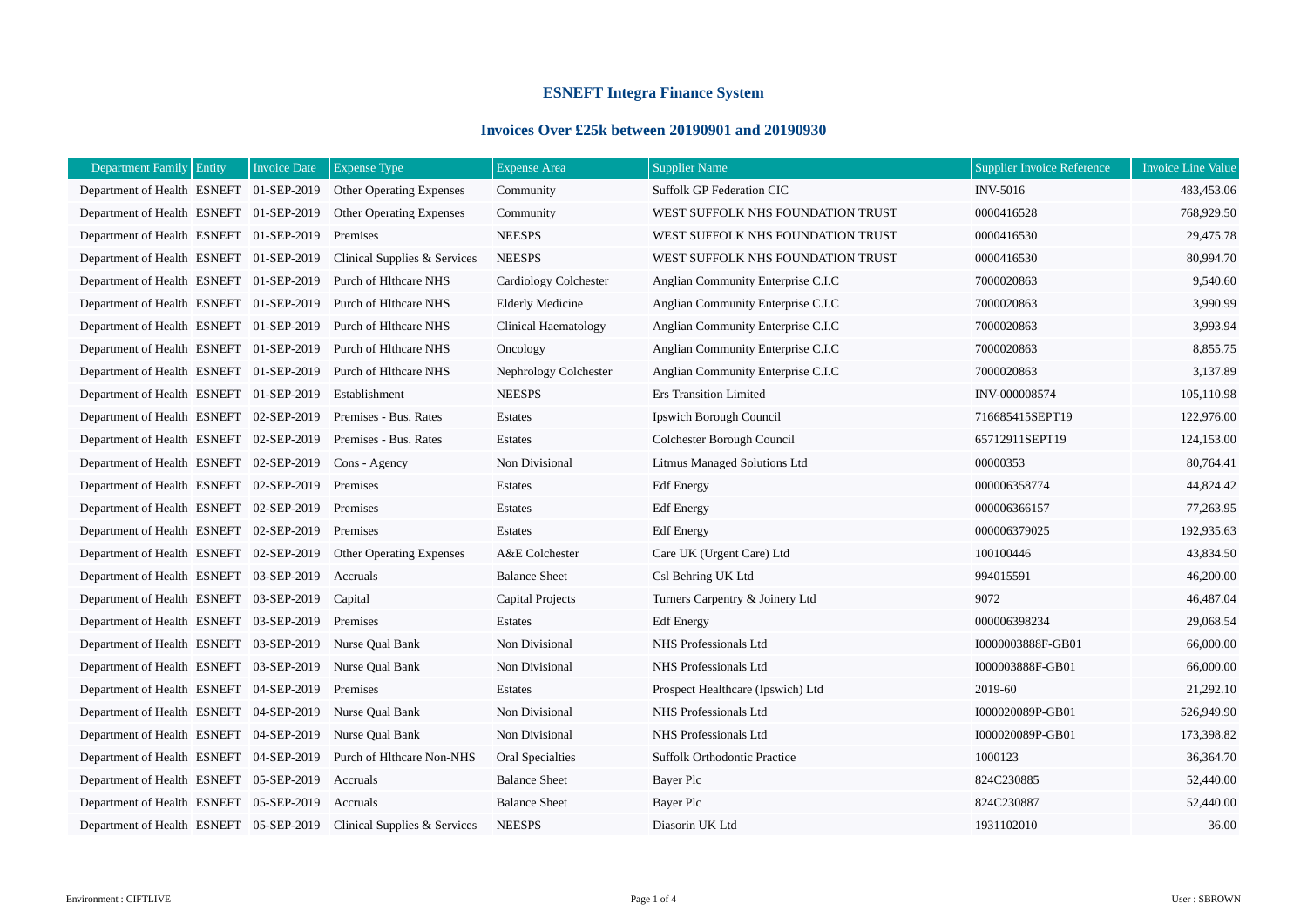| Department Family Entity                | <b>Invoice Date</b> | <b>Expense Type</b>             | <b>Expense</b> Area  | <b>Supplier Name</b>            | <b>Supplier Invoice Reference</b> | <b>Invoice Line Value</b> |
|-----------------------------------------|---------------------|---------------------------------|----------------------|---------------------------------|-----------------------------------|---------------------------|
| Department of Health ESNEFT 05-SEP-2019 |                     | Clinical Supplies & Services    | <b>NEESPS</b>        | Diasorin UK Ltd                 | 1931102010                        | 31,104.00                 |
| Department of Health ESNEFT 05-SEP-2019 |                     | Clinical Supplies & Services    | <b>NEESPS</b>        | Diasorin UK Ltd                 | 1931102010                        | 1,296.00                  |
| Department of Health ESNEFT 05-SEP-2019 |                     | Clinical Supplies & Services    | <b>NEESPS</b>        | Diasorin UK Ltd                 | 1931102010                        | 14,760.00                 |
| Department of Health ESNEFT 05-SEP-2019 |                     | Patients                        | Charitable Funds     | H & R Strood Contracts Ltd      | IN14227                           | 79,800.00                 |
| Department of Health ESNEFT 05-SEP-2019 |                     | Capital                         | Capital Projects     | H & R Strood Contracts Ltd      | IN14226                           | 96,900.00                 |
| Department of Health ESNEFT 06-SEP-2019 |                     | Accruals                        | <b>Balance Sheet</b> | Janssen Cilag Ltd               | 930559002                         | 26,956.80                 |
| Department of Health ESNEFT 06-SEP-2019 |                     | <b>Trade Payables</b>           | <b>Balance Sheet</b> | NHS Supply Chain (101)          | 1010117774                        | 2,521.65                  |
| Department of Health ESNEFT 06-SEP-2019 |                     | <b>Trade Payables</b>           | <b>Balance Sheet</b> | NHS Supply Chain (101)          | 1010117774                        | 222,450.90                |
| Department of Health ESNEFT 06-SEP-2019 |                     | <b>Trade Payables</b>           | <b>Balance Sheet</b> | NHS Supply Chain (101)          | 1010117774                        | 115.88                    |
| Department of Health ESNEFT 06-SEP-2019 |                     | Premises                        | Estates              | Corona Energy                   | 14326782                          | 29,302.73                 |
| Department of Health ESNEFT 06-SEP-2019 |                     | <b>Other Operating Expenses</b> | Non Divisional       | Hm Revenue & Customs            | XC007387123365                    | 94,843.00                 |
| Department of Health ESNEFT 06-SEP-2019 |                     | Premises                        | <b>NEESPS</b>        | Clinisys Pathology Ltd          | 26036                             | 54,991.93                 |
| Department of Health ESNEFT 06-SEP-2019 |                     | Nurse Oual Agency               | Non Divisional       | NHS Professionals Ltd           | I000020179P-GB01                  | 196,417.78                |
| Department of Health ESNEFT 06-SEP-2019 |                     | Premises                        | <b>NEESPS</b>        | Calderdale & Huddersfield NHSft | 4710145876                        | 27,000.00                 |
| Department of Health ESNEFT 06-SEP-2019 |                     | Capital                         | Capital Projects     | Fujifilm Sonosite Ltd           | 378648                            | 74,744.73                 |
| Department of Health ESNEFT 08-SEP-2019 |                     | Clinical Supplies & Services    | Radiotherapy         | Siemens Financial Services Ltd  | 220/19/0009216                    | 248,457.07                |
| Department of Health ESNEFT 09-SEP-2019 |                     | Accruals                        | <b>Balance Sheet</b> | Roche Products Ltd              | 1322103954                        | 37,872.78                 |
| Department of Health ESNEFT 09-SEP-2019 |                     | Premises                        | Estates              | <b>CASTLE WATER LTD</b>         | 02182683                          | 39,204.40                 |
| Department of Health ESNEFT 09-SEP-2019 |                     | Premises                        | Estates              | <b>CASTLE WATER LTD</b>         | 02182683                          | 54,998.45                 |
| Department of Health ESNEFT 09-SEP-2019 |                     | <b>Trade Payables</b>           | <b>Balance Sheet</b> | Hmrc                            | 0839PJ00070190M05                 | 3,596,734.71              |
| Department of Health ESNEFT 09-SEP-2019 |                     | Other Payables                  | <b>Balance Sheet</b> | Hmrc                            | 0839PJ00070190M05                 | 77,942.00                 |
| Department of Health ESNEFT 09-SEP-2019 |                     | Social Security Costs           | <b>Balance Sheet</b> | Hmrc                            | 0839PJ00070190M05                 | 1,909,346.10              |
| Department of Health ESNEFT 09-SEP-2019 |                     | <b>Social Security Costs</b>    | <b>Balance Sheet</b> | Hmrc                            | 0839PJ00070190M05                 | 2,661,992.65              |
| Department of Health ESNEFT 09-SEP-2019 |                     | Social Security Costs           | <b>Balance Sheet</b> | Hmrc                            | 0839PJ00070190M05                 | $-139,164.19$             |
| Department of Health ESNEFT 09-SEP-2019 |                     | <b>Social Security Costs</b>    | <b>Balance Sheet</b> | Hmrc                            | 0839PJ00070190M05                 | $-2,188.64$               |
| Department of Health ESNEFT 09-SEP-2019 |                     | Other Taxes Payable             | <b>Balance Sheet</b> | Hmrc                            | 0839PJ00070190M05                 | 130,623.00                |
| Department of Health ESNEFT 09-SEP-2019 |                     | Cons - Agency                   | Non Divisional       | Litmus Managed Solutions Ltd    | 00000356                          | 127,265.07                |
| Department of Health ESNEFT 10-SEP-2019 |                     | Premises                        | Estates              | <b>CASTLE WATER LTD</b>         | 02192120                          | 12,928.85                 |
| Department of Health ESNEFT 10-SEP-2019 |                     | Premises                        | Estates              | <b>CASTLE WATER LTD</b>         | 02192120                          | 15,291.72                 |
| Department of Health ESNEFT 11-SEP-2019 |                     | Nurse Oual Bank                 | Non Divisional       | NHS Professionals Ltd           | I000020225P-GB01(ESN              | 558,095.28                |
| Department of Health ESNEFT 11-SEP-2019 |                     | Clinical Supplies & Services    | <b>NEESPS</b>        | Sysmex UK Ltd                   | 3049160311                        | 26,889.01                 |
| Department of Health ESNEFT 11-SEP-2019 |                     | Clinical Supplies & Services    | <b>NEESPS</b>        | Sysmex UK Ltd                   | 3049160311                        | 26,889.01                 |
| Department of Health ESNEFT 11-SEP-2019 |                     | Clinical Supplies & Services    | <b>NEESPS</b>        | Sysmex UK Ltd                   | 3049160311                        | 26,889.01                 |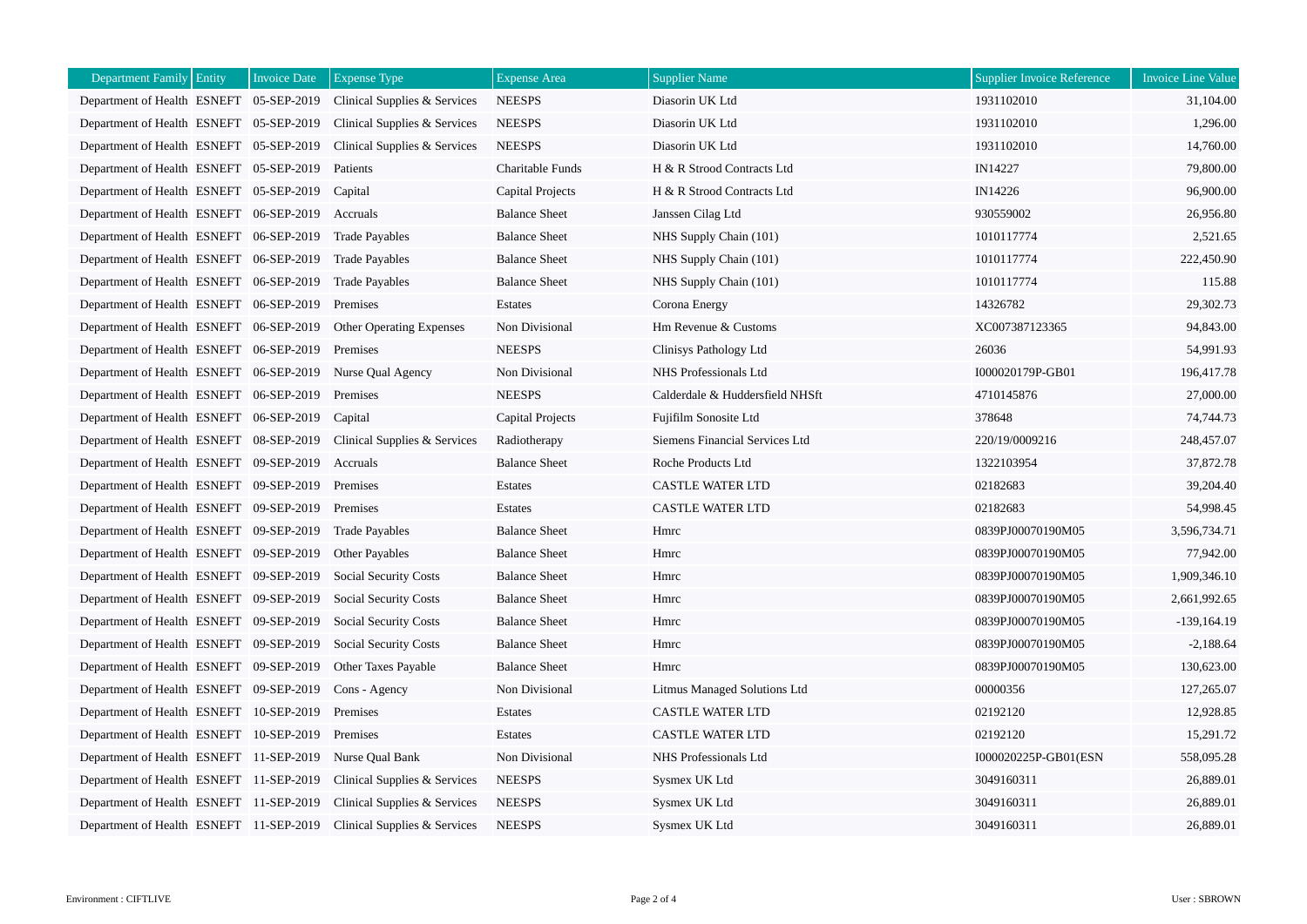| <b>Department Family Entity</b>                 | <b>Invoice Date</b> | <b>Expense Type</b>             | <b>Expense Area</b>         | <b>Supplier Name</b>                     | <b>Supplier Invoice Reference</b> | <b>Invoice Line Value</b> |
|-------------------------------------------------|---------------------|---------------------------------|-----------------------------|------------------------------------------|-----------------------------------|---------------------------|
| Department of Health ESNEFT 11-SEP-2019         |                     | Premises                        | ICT - eHealth               | System C Healthcare Ltd                  | 024722                            | 49,188.92                 |
| Department of Health ESNEFT 11-SEP-2019         |                     | Premises                        | ICT - eHealth               | System C Healthcare Ltd                  | 024723                            | 22,842.63                 |
| Department of Health ESNEFT 11-SEP-2019         |                     | Nurse Oual Bank                 | Non Divisional              | NHS Professionals Ltd                    | I000020225P-GB01                  | 372,040.00                |
| Department of Health ESNEFT 11-SEP-2019         |                     | Nurse Qual Bank                 | Non Divisional              | NHS Professionals Ltd                    | I000020225P-GB01                  | 111,647.28                |
| Department of Health ESNEFT 11-SEP-2019         |                     | Capital                         | <b>Capital Projects</b>     | Zesty Ltd                                | Z002422                           | 31,200.00                 |
| Department of Health ESNEFT 12-SEP-2019         |                     | Other Operating Expenses        | Non Divisional              | <b>NHS Litigation Authority</b>          | SICX/00147800                     | 27,218.30                 |
| Department of Health ESNEFT 12-SEP-2019         |                     | Clinical Negligence             | Non Divisional              | <b>NHS</b> Litigation Authority          | SICX/00147799                     | 2,356,535.70              |
| Department of Health ESNEFT 13-SEP-2019         |                     | Accruals                        | <b>Balance Sheet</b>        | Bayer Plc                                | 824C232388                        | 52,440.00                 |
| Department of Health ESNEFT 13-SEP-2019         |                     | Nurse Qual Agency               | Non Divisional              | NHS Professionals Ltd                    | I000020312P-GB01                  | 162,086.37                |
| Department of Health ESNEFT 13-SEP-2019         |                     | <b>Trade Payables</b>           | <b>Balance Sheet</b>        | NHS Supply Chain (101)                   | 1010123206                        | 73.58                     |
| Department of Health ESNEFT 13-SEP-2019         |                     | <b>Trade Payables</b>           | <b>Balance Sheet</b>        | NHS Supply Chain (101)                   | 1010123206                        | 205,264.21                |
| Department of Health ESNEFT 13-SEP-2019         |                     | <b>Trade Payables</b>           | <b>Balance Sheet</b>        | NHS Supply Chain (101)                   | 1010123206                        | 3,229.79                  |
| Department of Health ESNEFT 13-SEP-2019         |                     | <b>Interest Expense</b>         | <b>Capital Charges</b>      | Department Of Health                     | RDE20170303/A(I0919)              | 74,172.16                 |
| Department of Health ESNEFT 13-SEP-2019         |                     | <b>Interest Expense</b>         | Capital Charges             | Department Of Health                     | RDE20150825/A(I0919)              | 132,267.28                |
| Department of Health ESNEFT 13-SEP-2019         |                     | <b>Borrowings</b>               | <b>Balance Sheet</b>        | Department Of Health                     | RDE.03.2013(P0619)                | 594,000.00                |
| Department of Health ESNEFT 13-SEP-2019         |                     | <b>Interest Expense</b>         | Capital Charges             | Department Of Health                     | RDE.03.2013(I0619)                | 183,020.62                |
| Department of Health ESNEFT 13-SEP-2019         |                     | Capital                         | Capital Projects            | H & R Strood Contracts Ltd               | IN14234                           | 72,000.00                 |
| Department of Health ESNEFT 13-SEP-2019         |                     | Capital                         | Capital Projects            | H & R Strood Contracts Ltd               | IN14235                           | 180,000.00                |
| Department of Health ESNEFT 13-SEP-2019         |                     | Clinical Supplies & Services    | Plastics (Inc. Dermatology) | DIAMOND SKIN CARE LTD                    | ESNEFT-013                        | 3,250.00                  |
| Department of Health ESNEFT 13-SEP-2019         |                     | Clinical Supplies & Services    | Plastics (Inc. Dermatology) | DIAMOND SKIN CARE LTD                    | ESNEFT-013                        | 25,350.00                 |
| Department of Health ESNEFT 14-SEP-2019         |                     | Drugs                           | Non Divisional              | NHS Business Services Authority          | 1000061640                        | 28,360.93                 |
| Department of Health ESNEFT 15-SEP-2019         |                     | <b>Other Operating Expenses</b> | Finance - Corporate         | NHS Shared Business Services Limited     | 100074674                         | 40,534.09                 |
| Department of Health ESNEFT 16-SEP-2019         |                     | Charges to Op Exp IFRS          | Estates                     | Prospect Healthcare (Ipswich) Ltd        | 2019-66                           | 340,452.22                |
| Department of Health ESNEFT 16-SEP-2019         |                     | Charges to Op Exp IFRS          | Estates                     | Prospect Healthcare (Ipswich) Ltd        | 2019-63                           | 351,800.63                |
| Department of Health ESNEFT 16-SEP-2019         |                     | Premises                        | Estates                     | DEP OF BUSINESS ENERGY & INDUSTRIAL STRA | CRCFP7864574                      | 286,468.20                |
| Department of Health ESNEFT 16-SEP-2019         |                     | <b>Trade Payables</b>           | <b>Balance Sheet</b>        | Hmrc                                     | 475PC01414768M04&M05              | 117,455.83                |
| Department of Health ESNEFT 16-SEP-2019         |                     | Social Security Costs           | <b>Balance Sheet</b>        | Hmrc                                     | 475PC01414768M04&M05              | 14,012.94                 |
| Department of Health ESNEFT 16-SEP-2019         |                     | <b>Social Security Costs</b>    | <b>Balance Sheet</b>        | Hmrc                                     | 475PC01414768M04&M05              | 41,599.05                 |
| Department of Health ESNEFT 19-SEP-2019         |                     | Accruals                        | <b>Balance Sheet</b>        | Bayer Plc                                | 824C234595                        | 78,660.01                 |
| Department of Health ESNEFT 19-SEP-2019         |                     | Accruals                        | <b>Balance Sheet</b>        | Bayer Plc                                | 824C234595                        | 0.01                      |
| Department of Health ESNEFT 19-SEP-2019         |                     | Accruals                        | <b>Balance Sheet</b>        | Bayer Plc                                | 824C234595ESNEFT                  | 78,660.02                 |
| Department of Health ESNEFT 21-SEP-2019         |                     | Establishment                   | <b>ICT</b> - Operations     | Hewlett-Packard International Bank Plc   | 400901025686                      | 31,327.49                 |
| Department of Health ESNEFT 24-SEP-2019 Capital |                     |                                 | Capital Projects            | H & R Strood Contracts Ltd               | IN14260                           | 273,792.66                |